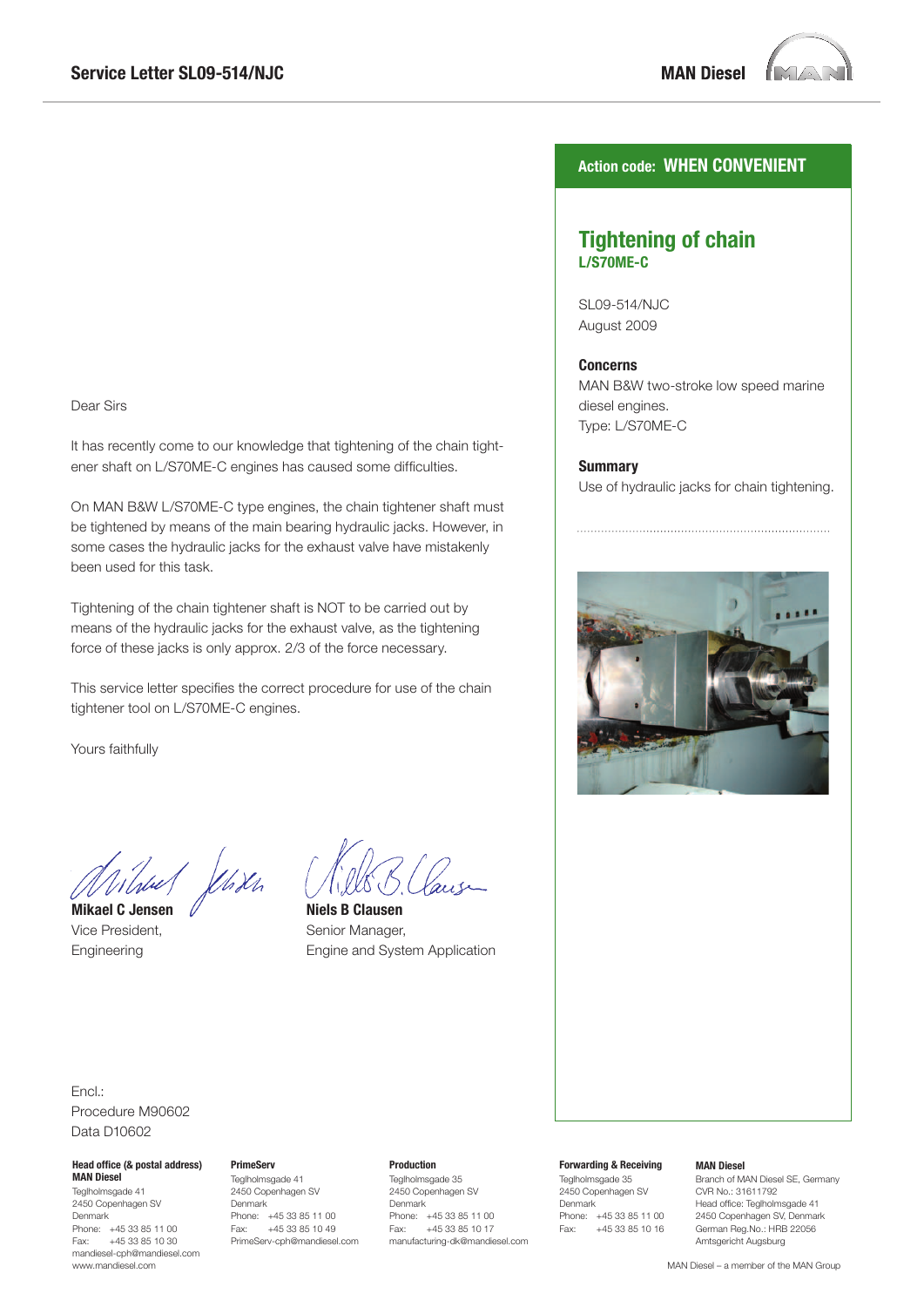To be able to tighten the chain tightener shaft correctly, using the hydraulic jacks for main bearings, it is very important to ensure a distance of 155 mm (+2/−0 mm) from the chain tightener stud ends to the aftmost surface of the frame box, see Fig. 1.





If the distance exceeds 157 mm, adjust the distance to 155 mm by turning the nuts in the opposite end of the chain tightener studs.

However, if the distance from the ends of the chain tightener studs and the aftmost end of the frame box is 162-165 mm or more, it is likely that the hydraulic jacks for the exhaust valve were used for tightening of the chain tightener shaft. In such a case, these jacks must also be used for loosening the chain tightener shaft again.

Using the main bearing hydraulic jacks when the distance measures 162-165 mm or more involves a risk of the conical part of the extension stud interfering with the lower part of the hydraulic jack housing/cylinder block, see Fig. 2.





Before re-tightening the chain tightener shaft by means of the main bearing hydraulic jacks, re-adjust the distance from the chain tightener stud ends to the aftmost end of the frame box to 155 mm (+2/−0 mm), see Fig. 3.





For your information we enclose MAN B&W procedure M90602, Ed. 0253, Chain Tigthener, Adjustment.

For further advice or clarification, you are welcome to contact our Maintenance, Tools and Procedures department (e-mail: lee3@mandiesel.com).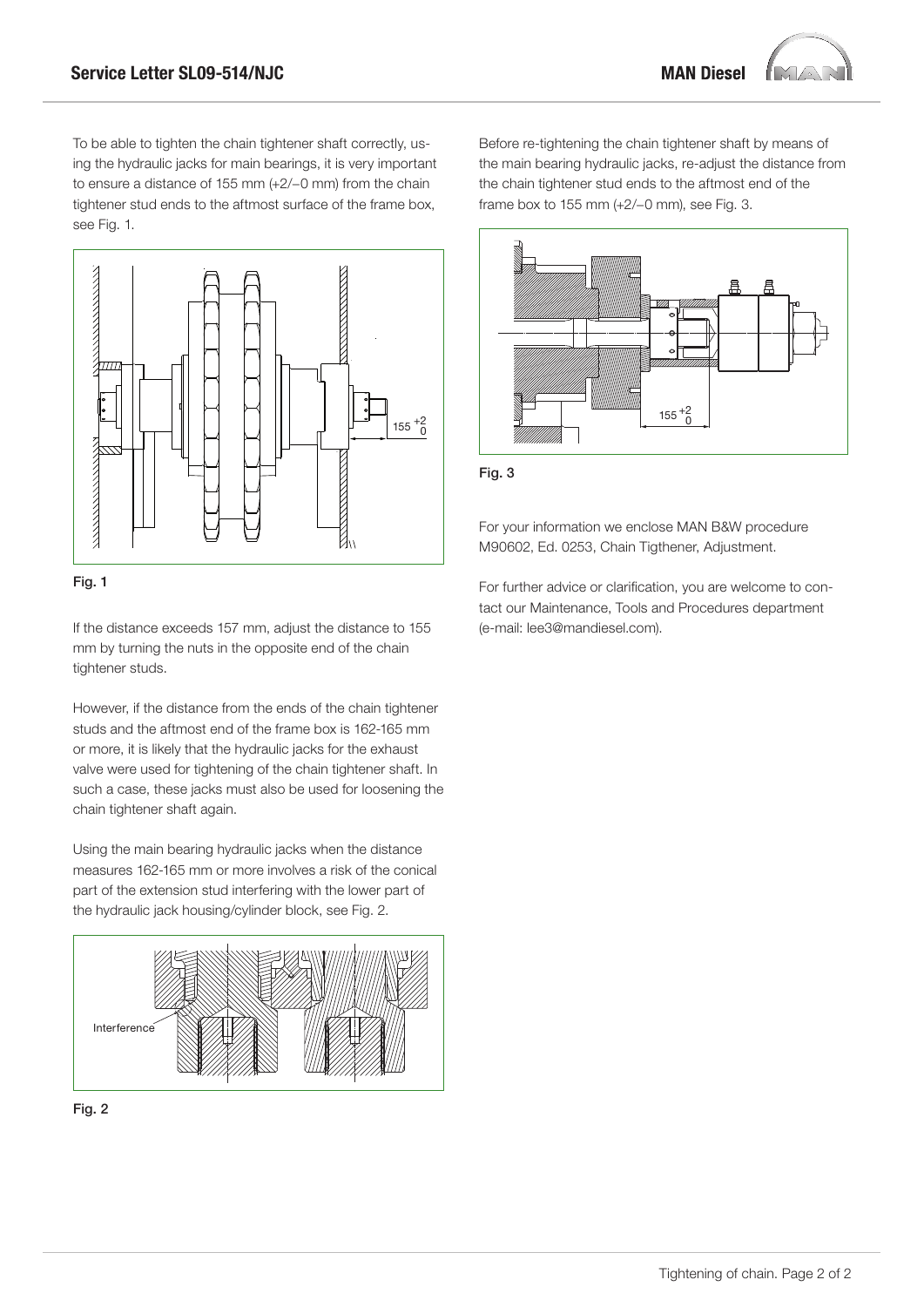1. Turn the engine in the AHEAD direction.

Remove the chain tightener cover.

Assemble and fit the tightening tool studs **B** in the threaded holes in the tightener wheel shaft. This is done through the opening **C**. Fit the chain tightener tool hydraulic jacks on the studs as shown in **D**. This is to keep the chain tightener in place.

- 2. Install the hydraulic jack on the chain tightener using a tackle and three eyebolts screwed into the threaded holes in the hydraulic jack parts.
- 3. Check measurement D06-68. If necessary, adjust according to the value stated in the data sheet.

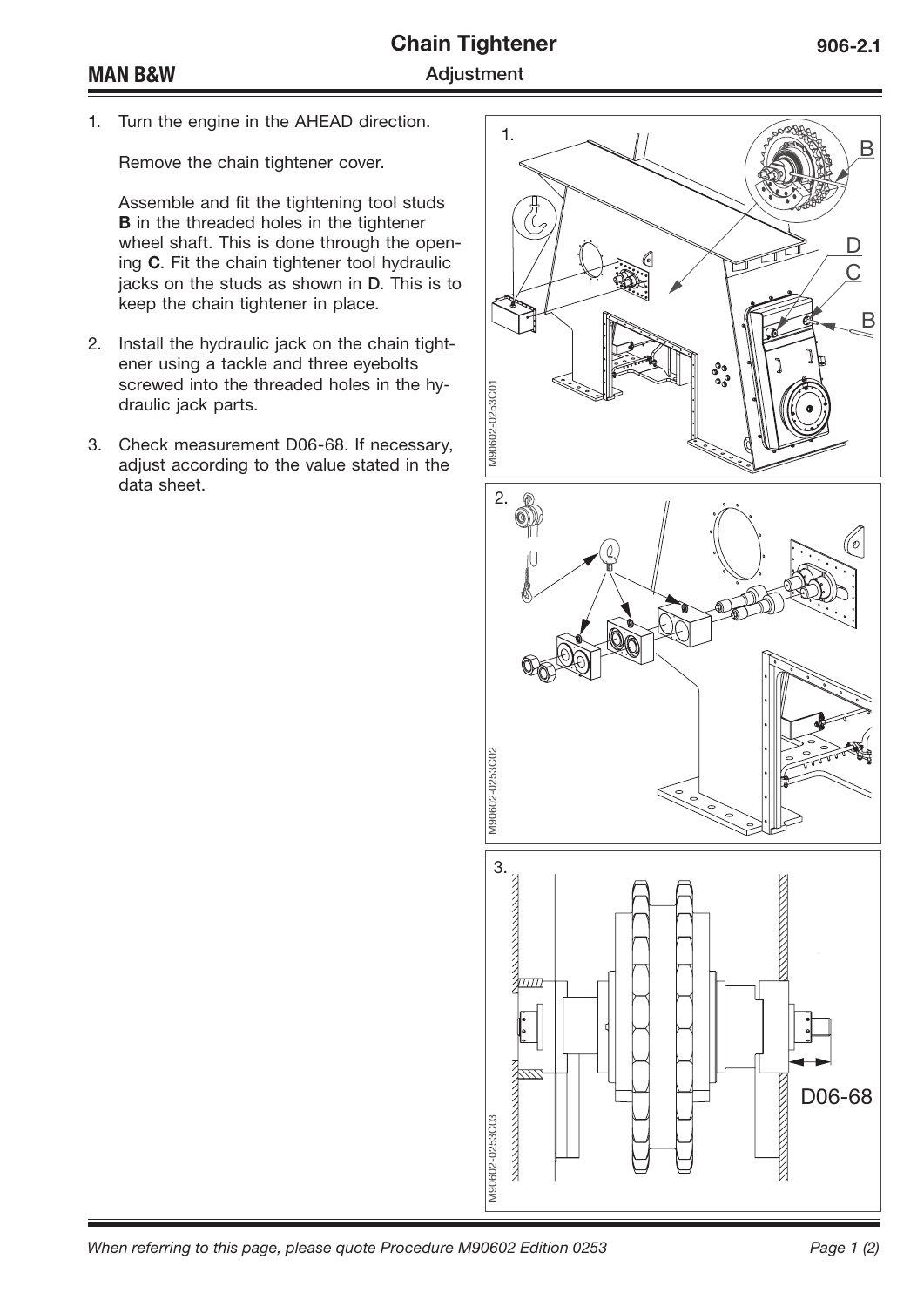# **Chain Tightener Adjustment**



4. Loosen the hydraulic nuts **A** on the fore side of the chain tightener wheel. *For operation of the hydraulic tools, see*  Procedure 913-1.

Tighten the hydraulic jacks **D** simultaneously to the value stated in Data D13-01.

Use the hand operated hydraulic pump for this operation.

Tighten the hydraulic nuts **A** to the value stated in Data D13-01. Use the hydraulic pump for this operation.

Loosen the hydraulic chain tightener tools and remove the tools from the engine.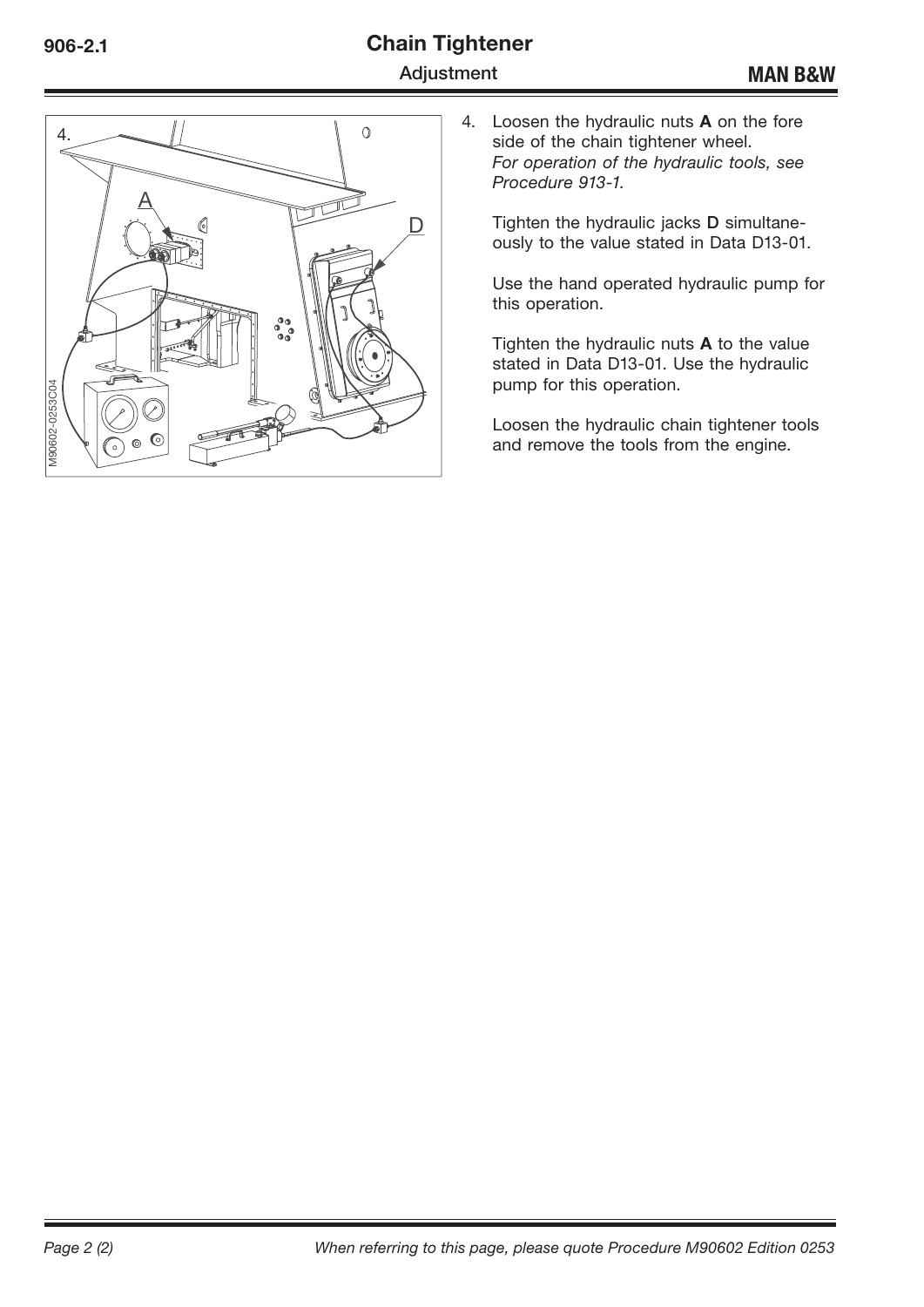| <b>Chain Tightener</b> |      |  |  |
|------------------------|------|--|--|
|                        | Data |  |  |

# **MAN B&W**

| X | Stopped engine                                                                 |
|---|--------------------------------------------------------------------------------|
| X | Shut off starting air supply $-$ At starting air receiver                      |
| X | Block the main starting valve                                                  |
| X | Shut off starting air distributor/distributing system supply                   |
| X | Shut off safety air supply - Not ME engines                                    |
| X | Shut off control air supply                                                    |
|   | Shut off air supply to exhaust valve - Only with stopped lubricating oil pumps |
| X | Engage turning gear                                                            |
|   | Shut off cooling water                                                         |
|   | Shut off fuel oil                                                              |
| X | Stop lubricating oil supply                                                    |
|   | Lock the turbocharger rotors                                                   |

### **Data**

| Ref.   | <b>Description</b>              | <b>Value</b> | Unit          |
|--------|---------------------------------|--------------|---------------|
| D13-01 | Hydraulic pressure, mounting    | 1500         | bar           |
| D13-02 | Hydraulic pressure, dismantling | 1400-1650    | bar           |
| D06-68 | Max. distance measurement       | 155-157      | $\mathsf{mm}$ |
|        |                                 |              |               |
|        |                                 |              |               |
|        |                                 |              |               |
|        |                                 |              |               |
|        |                                 |              |               |
|        |                                 |              |               |
|        |                                 |              |               |
|        |                                 |              |               |
|        |                                 |              |               |
|        |                                 |              |               |
|        |                                 |              |               |
|        |                                 |              |               |
|        |                                 |              |               |
|        |                                 |              |               |
|        |                                 |              |               |
|        |                                 |              |               |
|        |                                 |              |               |
|        |                                 |              |               |
|        |                                 |              |               |
|        |                                 |              |               |
|        |                                 |              |               |
|        |                                 |              |               |